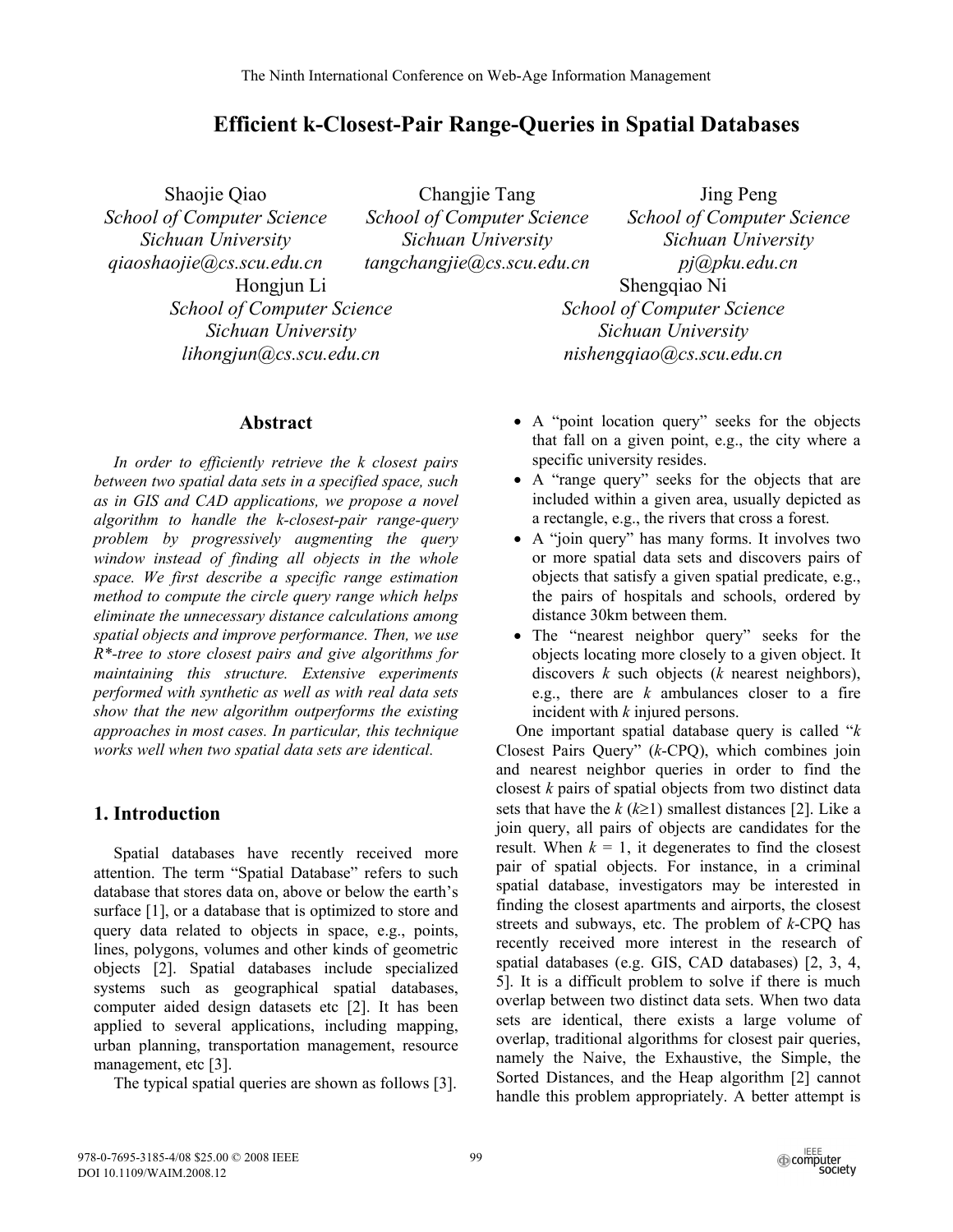detailedly illustrated in [5], Shan et al. proposed an extension to the CP (closest pair) problem to involve a query range, i.e., finding the *k* closest pairs of objects inside a given range (Range-CP problem). The CP problem is a specific case of the Range-CP problem (RCP) when the query range is the whole space [5]. The *k* Range-CP query (*k*-RCPQ) problem is of great practical value when applied to spatial databases. For CP problem, the pair of closest objects is predefined. But, people often concern the query results within a given region (workspace) instead of the whole space in practice. The key problem in RCP query is that the query range can be arbitrary, and to maintain the *k* closest pairs of spatial objects for every possible range is costly [5]. This problem motivates us to transform a *k*-RCPQ into one or multiple window queries.

The contributions of this paper are given as follows.

- 1) We propose an extension to the *k*-closest-pair range-query problem by employing the window query technique instead of querying all pairs of objects in the whole space.
- 2) We borrow the specific density-based method to estimate the range of a circle query.
- 3) We use a specific R\*-tree to store the indices of spatial objects and give a node update algorithm for maintaining this structure.
- 4) Performance studies are presented to demonstrate the efficiency of our proposed approaches by comparing with other *k*-RCPQ algorithms.

#### **2. Problem definition**

#### **2.1. Definition of k-RCPQ problem**

The *k*-RCPQ problem is to find *k* pairs of spatial objects from a subset of objects in two data sets, where the subsets of objects are those whose locations are in a given spatial range. The definition is similar to the *k*-CPQ problem [2]. The difference lies in that we add a query range that intersects the given two data sets, and find the *k*-CPQ from this specified query range.

#### **2.2. Examples of k-RCPQs**

The commonly-used distance metrics are shown in Fig. 1(a) [5], and the minimum bounding rectangle (MBR) covering each data set is depicted by a solidline rectangle. Given two MBRs *A* and *B*. Following [2], we can define some metrics. MinMinDist(*A*, *B*) represents the smallest distance between *A* and *B* boundaries, and shown as follows.

$$
MinMinDist(A, B) = min\{MinDist(p_i, q_j)\} \qquad (1)
$$



When two MBRs intersect, MinMinDist(*A*, *B*) equals 0. MaxMaxDist(*A*, *B*) [5] represents the maximum distance between *A* and *B* boundaries and it is an upper bound of the distance between a spatial object enclosed in *A* and the other spatial object included in *B*. MinMaxDist $(A, B)$  [5] is the minimum distance which guarantees that there is one pair of objects, one in *A* and the other one in *B*.

In Fig. 1(b), the first data set is represented by stars, while the second set by crosses. We extend these metrics to the case when there is a query range involved (depicted by a dashed rectangle). We can observe that the 1-RCPQ is  $(p_2, q_1)$ , and the 2-RCPQs are  $(p_2, q_1)$  and  $(p_2, q_3)$ . In the same manner, it is easy to find the 3-RCPQs, 4-RCPQs, etc. As shown in Fig. 1(b), if a query range is given, the value of MinMinDist keeps the same, while the value of MaxMaxDist changes. It is easy for us to prove that MaxMaxDist(*A*, *B*, *R*) = MaxMaxDist( $A \cap R$ ,  $B \cap R$ ) [5]. In real-world cases, the MBRs of two data sets always partially overlap. It is evident that the higher the percentage of overlapping between two MBRs, the higher is the probability that more pairs with smaller distances appear and the algorithm for discovering the closest pairs needs to examine more candidate pairs with distances that differ slightly [2]. In this paper, an efficient *k*-RCPQ algorithm is presented to handle the higher overlap case between two spatial data sets.

#### **3. Related work**

The closest pair query problem has recently been extended to spatial databases [2, 3, 4, 5]. The earlier work mainly focuses on *k* nearest neighbor (*k*NN) queries. Hjaltason et al. [6] proposed an incremental algorithm for computing the distance join and distance semi-join between two R-tree indices. The demerit of this approach is that it has to store any pair of index entries that can cause several disk accesses.

One improvement approach was proposed by Zhang et al. [7], i.e., the virtual height optimization. The merit of this optimization is that it can avoid pushing a pair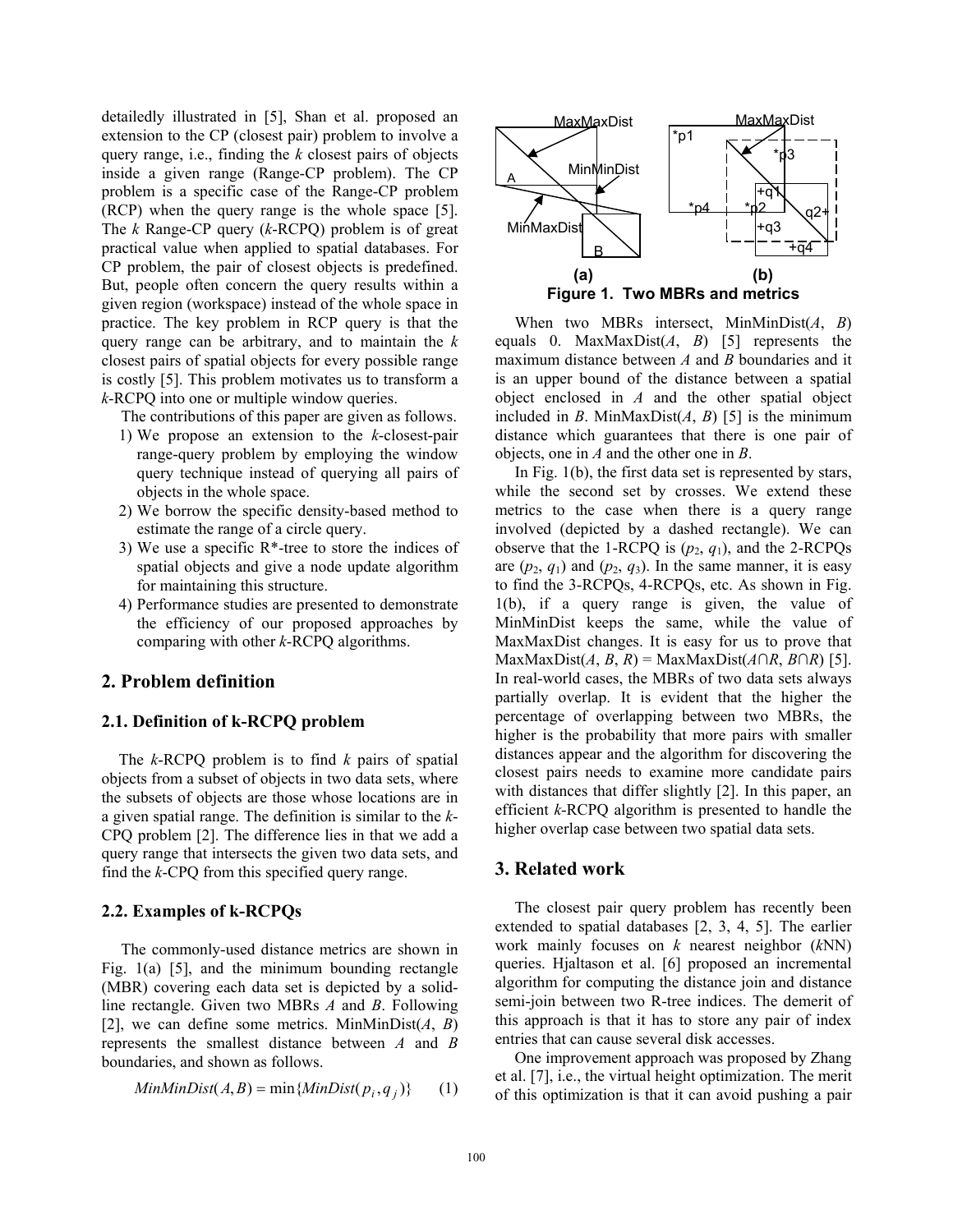of objects into a queue. Another modification is that they set a threshold value *T* as the distance of the closest pair. If their distance is smaller than *T*, the pair of objects can be eliminated that helps prune tree nodes as well as save I/O cost.

However, the above algorithms are not efficient when two spatial data sets have much overlap, especially when two data sets are identical.

In order to solve the *k*-RCPQ problem, Shan et al. [5] developed two SRCP-trees. However, the SRCPtree only support the closest pair query for one type of objects. In practice, the data sets may contain multitype objects, i.e., airport, bar, market, bank, etc. The query may ask for *k* closest pairs of any two types of objects.

This study extends the solutions proposed by Shan et al. [5] to solve the *k*-RCPQ problem in two distinct data sets. Our solution is inspired by two intuitions.

- 1) The query range is always a large search space. As well as we know, the distribution of the index entries is always clustered, thus we do not need to find the *k*-CPs in the whole query space. Instead, we retrieve exactly *k* closest pairs within a circle with one point from one data set as center and the distance between this point and the *k*th nearest neighbor in the other data set as radius.
- 2) If we apply the incremental join algorithm to the *k*-RCPQ problem, every pair of nodes intersecting the query range must be pushed into a queue. But, if the shortest distance of objects is stored in the sub-tree, then this value can be used instead of zero as the priority [5]. This increases the chance that a pair can be pruned.

## **4. Efficient k-RCP query algorithm**

This section introduces a novel *k*-RCP query algorithm. It employs a specific range estimation method  $[8]$  and a new  $R^*$ -tree that integrates the idea of SRCP-tree [5] to store closest pairs. The tree structure proposed in this paper is named RCP-tree based on Beckmann's R\*-tree [9], which outperforms the existing R-tree variants, such as Guttman's quadratic R-tree [10].

The query rang can be depicted by a window, i.e., *w*  $= [(x_l, y_l); (x_u, y_u)]$ , where  $(x_l, y_l)$  and  $(x_u, y_u)$  are its lower-left and upper-right corners of the query range. Here, the coordinate of the center of the query window is set as  $((x_l+x_u)/2, (y_l+y_u)/2)$ . In this paper, we use the circle query method introduced in [8] to approximate the range of the window query that helps reduce the query workspace.

Given a set of spatial objects denoted as *S* and a window *w*, a *k*-CP window query refers to finding the *k* closest pairs of objects in *S* located in *w*.

Before outlining the *k*-RCPQ algorithm, here we define some notations. Let *A* and *B* be two spatial data sets, *i* be an index object pointing to some node in the R\*-tree, *Node*(*i*) be the node that *i* points to, and *Sub*(*i*) be the sub-tree rooted by *Node*(*i*).

We follow the commonly-used R\*-tree insertion algorithm to insert the objects. Here we use the same node splitting technique as R\*-tree. The different is that we have to maintain two  $R^*$ -tree and update the information of a node in one R\*-tree while the pairwise node in the other  $R^*$ -tree needs to be split.

#### **4.1. Update**

If a node is changed, its index record must be deleted, updated, and then re-inserted, so that it will find its way to the right place in the  $R^*$ -tree. The node update algorithm is shown in Algorithm 1.

| <b>Algorithm 1</b> : Update(Node $e$ , R <sup>*</sup> -tree $T$ , Stack S,                               |
|----------------------------------------------------------------------------------------------------------|
| Path set $P$ )                                                                                           |
| 1: if ( <i>e</i> is a leaf) // <i>e</i> is from the other R*-tree;                                       |
| for (each entry $o$ pointing to $e$ )<br>2:                                                              |
| {find a node $t$ in $T$ that has the smallest distance<br>3:                                             |
| from e within a circle with e.dist as radius;}                                                           |
| <i>lle.dist</i> is the distance from the root node to $e$                                                |
| <b>if</b> ( <i>t</i> exists and <i>e.dist</i> > MinMinDist( <i>t</i> , <i>o</i> ))<br>4:                 |
| 5:<br>{ <i>e.dist</i> := MinMinDist( <i>t</i> , <i>o</i> ) and update <i>e</i> ;}                        |
| 6:<br>for (each node $s \in S$ )                                                                         |
| 7:<br><b>if</b> $(s.dist > \text{MinMinDist}(t, s))$                                                     |
| $\{s.dist := \text{MinMinDist}(t, s) \text{ and update } s\}$<br>8:                                      |
| 9: else //e is an internal node                                                                          |
| 10:<br>{put <i>e</i> into <i>S</i> and <i>e.dist</i> to $P$ ;}                                           |
| 11:<br>for (each child node se of $e$ )                                                                  |
| {update(se, T, S, P);} //iterations<br>12:                                                               |
| pop a node from S;<br>13:                                                                                |
| The basic idea of the update algorithm is to find the                                                    |
| shortest distance from $Sub(e)$ to the nodes in the other                                                |
| $R^*$ -tree within a circle with a given radius (lines 2-8).                                             |
| In lines 11-12, we update the internal node (none-leaf                                                   |
| node) information via iterations. For RCP-tree, we                                                       |
| have to update two trees, that is, we have to call the                                                   |
| function update( <i>A.root</i> , <i>B</i> , <i>S</i> , <i>P</i> ) and update( <i>B.root</i> , <i>A</i> , |
| S', P') simultaneously, where A.root and B.root                                                          |
| represent the root nodes of tree $\Lambda$ and $R$ respectively                                          |

represent the root nodes of tree *A* and *B*, respectively. The time complexity of this function is  $O(m^*n)$ , *m* is number of entries stored in each node of one R\*-tree, and *n* is the size of the stack that is used to store the nodes in the other R\*-tree.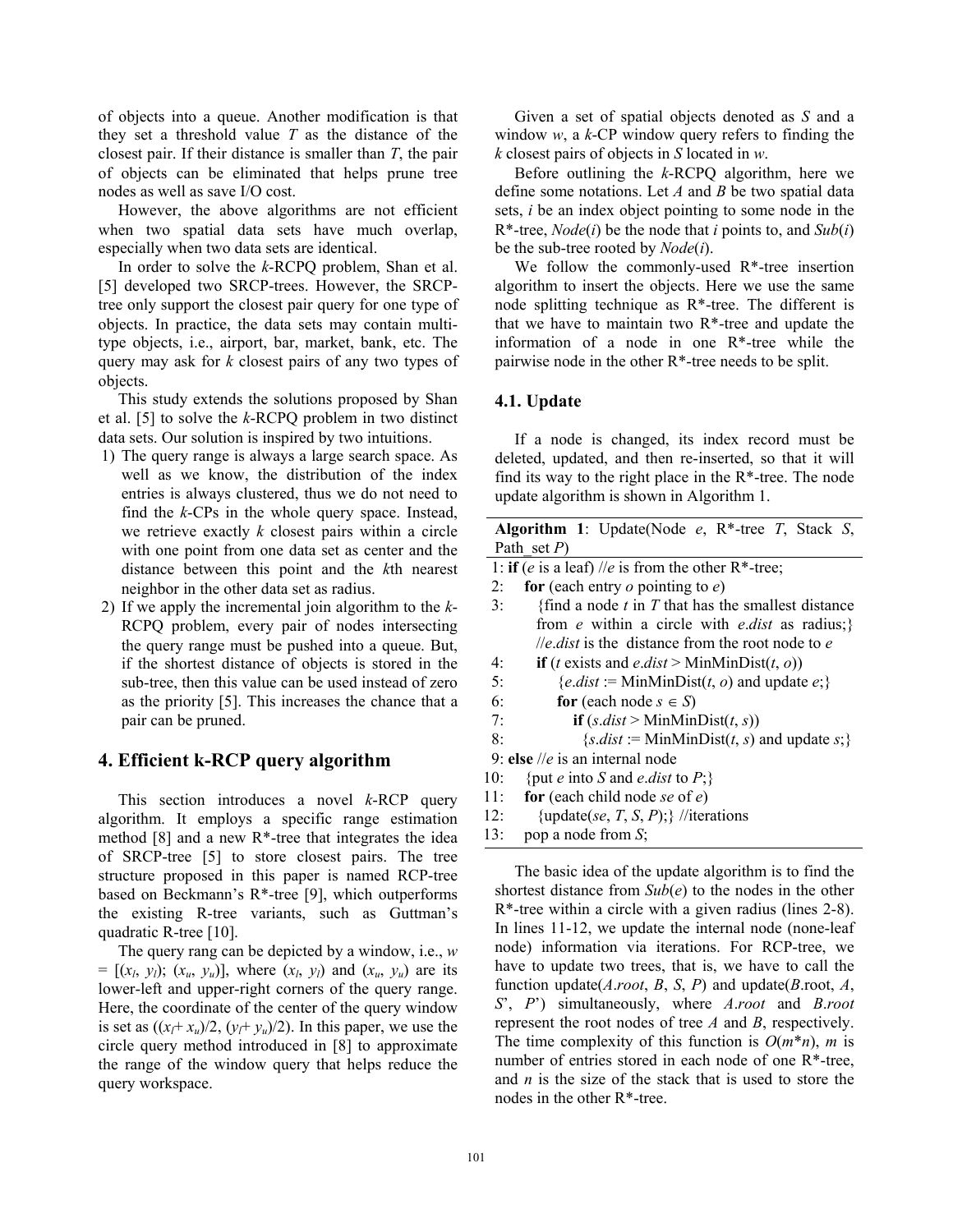#### **4.2. Query**

We employ the density-based range estimation approach [8] and SRCPQuery algorithm [5], and propose a new range query algorithm (WRCPQ) shown in Algorithm 2 for the RCP-tree.

| Algorithm 2: k-RCP Query Based on Window                          |  |
|-------------------------------------------------------------------|--|
| $R^*$ -tree<br>Input:<br>A, B                                     |  |
| $\boldsymbol{R}$<br>query range                                   |  |
| required number of closest pairs<br>k                             |  |
| <b>Output:</b> $k$ closest pairs of objects<br>queue              |  |
| 1: rang := RangeEst1(k);                                          |  |
| 2: window := $[(x_q - rg, y_q - rg); (x_q + rg, y_q + rg)];$      |  |
| 3: list := WRCPQuery $(A, B, R, window)$ ;                        |  |
| 4: <i>queue</i> := PriorityQueue(k);                              |  |
| 5: <i>count</i> := 0;                                             |  |
| 6: for (each pair of objects $cp$ in <i>list</i> )                |  |
| 7: if (there are $k$ elements in <i>queue</i> )                   |  |
| if (the distance of the top element > $cp$ .dist)<br>8:           |  |
| {remove the top element and push $cp$ into<br>9:                  |  |
| queue;                                                            |  |
| 10:<br>else                                                       |  |
| 11:<br>push <i>cp</i> into <i>queue</i> ;                         |  |
| $count := count + 1;$<br>12:                                      |  |
| 13: while $\text{(count} < k)$                                    |  |
| 14: $range := RangeEst2(k, count);$                               |  |
| 15: window := $[(x_q - rg, y_q - range); (x_q + rg, y_q + rg)]$ ; |  |
| 16: $list := WRCPQuery(A, B, R, window);$                         |  |
| 17: <i>count</i> := 0;                                            |  |
| 18: for (each pair of objects $cp'$ in <i>list</i> )              |  |
| if (there are $k$ elements in <i>queue</i> )<br>19:               |  |
| if (the distance of the top element > $cp'$ .dist)<br>20:         |  |
| {remove the top element and push $cp$ into<br>21:                 |  |
| queue;                                                            |  |
| else<br>22:                                                       |  |
| push cp' into queue;<br>23:                                       |  |
| 24:<br>$count := count + 1;$                                      |  |
| 25: return queue;                                                 |  |

In line 1, the RangeEst1 function [8] is used to estimate the approximate range of the circle query.

The algorithm derives the query window from the estimated range by calling the *WRCPQuery* function. In line 3, the window query results are inserted into a temporary queue *list*. In line 4, we create an empty priority query *queue* to maintain the *k* closest pairs (in the form of a triple). Lines 6-12 are used to find the *k* closest pairs of objects. In line 13, if *count* (the number of closest pairs found so far) is larger than or equal to *k*, terminate this algorithm and all the results are stored in *queue*. Otherwise, other closest pairs have to be obtained by augmenting the query window. The augmented range is computed from the current window and *count* using the RangeEsti2 function [8]

(line 14). By RangeEst2, we obtain a range value  $r_n$ that is larger than the input range  $r_{n-1}$  and less than or equal to  $r_{\text{max}} = \sqrt{(x_u - x_l)^2 + (y_u - y_l)^2}$  /2. The query radius  $r_n$  is defined as [8].

$$
r_n = \begin{cases} 2r_{n-1} & \text{if count = 0;}\\ 2\sqrt{\frac{k}{\pi \times count}}r_{n-1} & \text{if 0} < \text{count} \le k-1. \end{cases} \tag{2}
$$

Lines 18-24 use the similar manner as lines 6-12 to find the *k*-CPs within the query window. Finally, the results are popped from *queue* (line 25).

This range estimation approach has the following benefits [8]. First, the space used to store the density information is only some bytes. Second, each time a new range estimate is calculated, it is derived from the previous queries, which helps eliminate the repeated distance calculations from the previous queries.

WRCPQuery function works as follows. First, it checks to see if both objects (from two data sets) in the closest pair are inside the query window *w* across the query range. If yes, output the closest pair to a priority queue *Q*. Each element in *Q* contains a pair of index entries and a distance value (a triple). For a pair of two different entries, the value is their *MinMinDist*. Second, pop from *Q* one triple at a time and process it. This step is the main task of WRCPQuery. In this paper, we use the similar query algorithm as *SRCPQuery* proposed in [5] to discover the closest pairs. For space limitations, we do not introduce this algorithm in this paper.

#### **5. Experiments and discussions**

In order to evaluate the performance of WRCPQ, we compare it with the popular *k*-CP query algorithm, i.e., the Heap algorithm [2] (denoted by HEAP). For solving the self range CP problem [5], we also implemented the SRCP-Tree (version two) [5], since SRCP-tree (version two) is measured to have better query performance than SRCP-tree (version one).

The experimentations consist of evaluating the effect of two important factors included: (1) the portion of overlapping between two data sets and (2) the number of closest pairs (the *k* value). We use the following data sets.

- real data sets from the city database [11] consisting of more than 380,000 cities around the world depicted by longitude and latitude,
- a collection of synthetic data sets of cardinality 20K, 40K, 60K, and 80K points with  $x$  and  $y$ coordinates following a uniform distribution.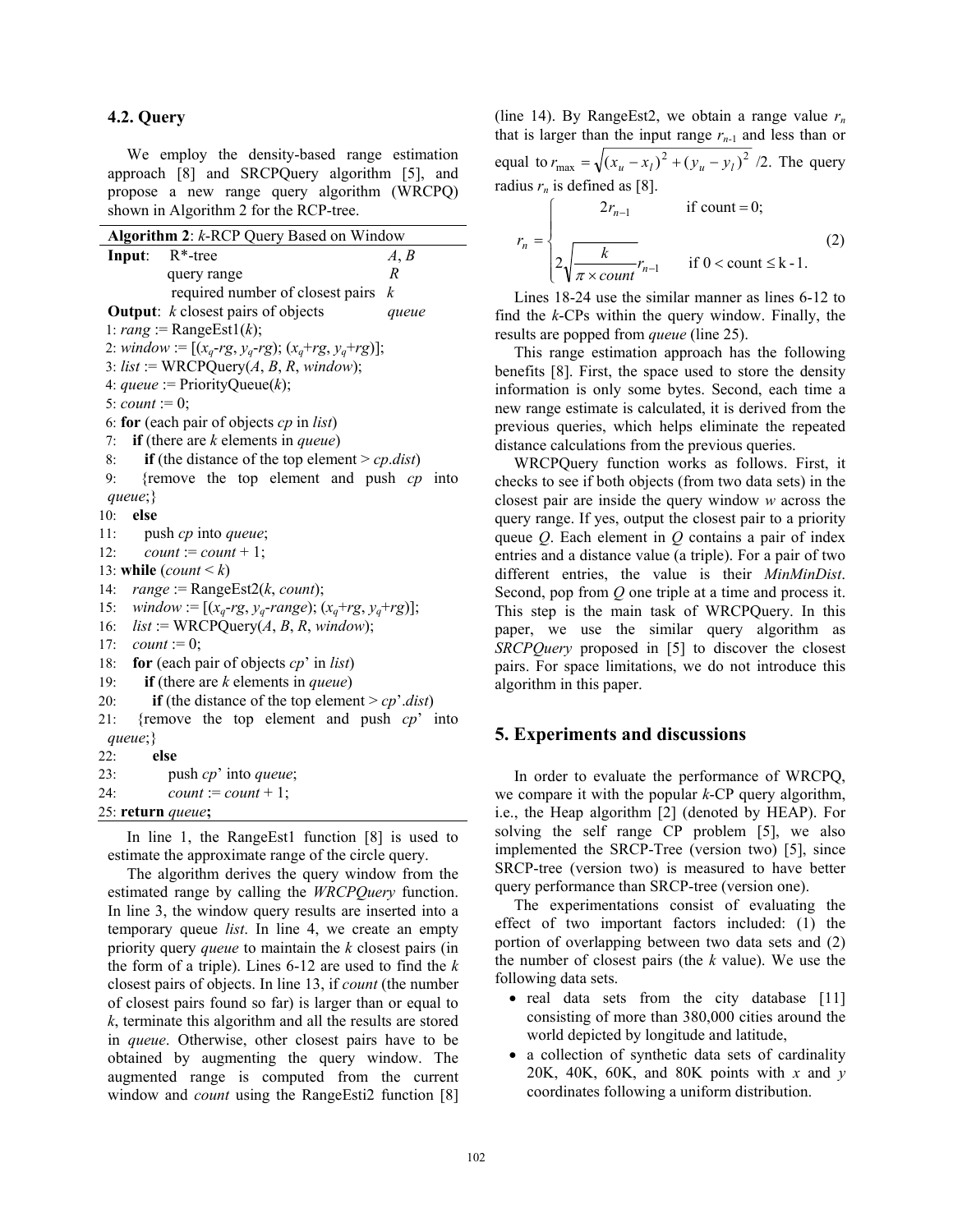The algorithms were implemented in Java based on spatial index library [12]. Our experiments were run on a PC of 1.4GHz AMD Sempron processor with 512 MB of RAM. Note that, the two data sets used for each set of experiments were either real or synthetic.

#### **5.1. Performance comparison on k-RCPQs**

This section estimates the performance of WRCPQ with HEAP for *k*-RCPQ problem. Since the closest pair queries are very sensitive to the relative location of the two data sets involved, especially the percentage of overlapping [5], we evaluate the sensitivity of both algorithms on the portion of overlapping.

For this set of experiments, we run *k*-RCPQs in the real and in the synthetic data sets, with *k* varying from 1 up to 50,000. Fig. 2-3 illustrate the performance of each algorithm assuming (a)  $0\%$  and (b)  $100\%$ overlapping workspaces with the real and the synthetic data sets, respectively.



**Figure 2. Comparison of k-RCPQ algorithms: real data in (a) 0% and (b) 100% overlapping workspaces** 



# **Figure 3. Comparison of k-RCPQ algorithms: synthetic data in (a) 0% and (b) 100% overlapping workspaces**

By Fig. 2-3, the query time of both algorithms gets higher as the *k* value grows in the real as well as in the synthetic data sets. Since both algorithms need more time to find the increased CPs as *k* grows. We can also observe that, the portion of overlapping plays an important role in the ranking of these two algorithms. For overlapping workspaces (Fig. 2(b) and Fig. 3(b)), WRCPQ achieves the best improvements of 87.9% (for real data) and 75.8% (for synthetic data) faster than HEAP. However, for none-overlapping

workspaces (Fig.  $2(a)$  and Fig.  $3(a)$ ), the best improvement are only 62.9% (for real data) and 49.4% (synthetic data). This further illustrates that WRCPQ is more adaptive to handle the cases of higher overlapping.

## **5.2. Comparison on k-RCPQs within the same data set**

The *k*-RCPQ problem in the same data set is another practical problem. The SRCP-tree is an alternative to solve this problem and outperforms other approaches. We test the performance of WRCPQ by comparing the query time cost with that of SRCP-tree (version two).

**5.2.1. The effect of query range.** In order to keep consistent with the parameter settings in SRCP-tree, for this set of experiments, we first compare these two algorithms with a 40K real data set (the results agree with that from the synthetic data set as well) when the query range is small, between 1% and 10% of the workspace as shown in Fig. 4(a). Then, we extend the query range to measure the performance of WRCPQ and SRCP-tree. The results are presented in Fig. 4(b).

By Fig. 4(a), WRCPQ outperforms HEAP. As the query range increases, more objects will intersect the query range, so the query time increases. For WRCPQ, since the range of query window is expanded gradually, more nodes can be pruned before any distance calculation when it finds the *k* closest pairs of objects.



**Figure 4. Query time comparison for different query range percentage** 

In case of a large query range, as shown in Fig. 4(b), the query time of SRCP-tree decreases dramatically when the portion of query rang is higher than 60%. The reason is that when the query range gets larger, the probability of a CP pair in the query range increases [5]. However, WRCPQ is not sensitive to the query range when it finds the *k*-CPs. In this case, when the query range percentage reaches to 20%, WRCPQ finds the *k* closest pairs of objects, and the query time changes slightly even in case of a large query range.